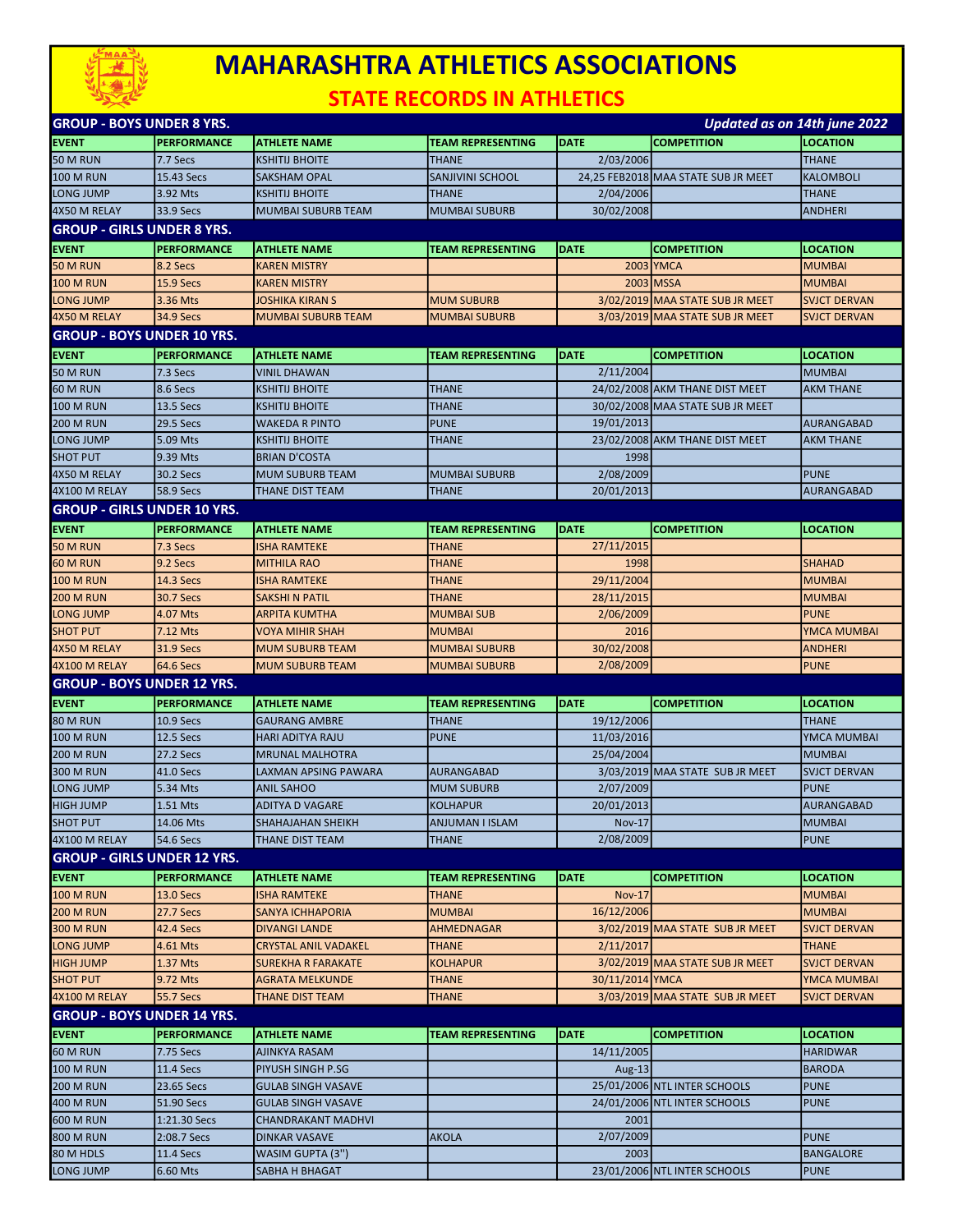| <b>HIGH JUMP</b>                                  | 1.85 Mts                      | <b>ANILKUMAR SAHOO</b>                         |                                     | 1/03/2011         |                                                                 | <b>RANCHI</b>                         |
|---------------------------------------------------|-------------------------------|------------------------------------------------|-------------------------------------|-------------------|-----------------------------------------------------------------|---------------------------------------|
| <b>SHOT PUT</b>                                   | 16.72 Mts                     | <b>AKASH A K YADAV</b>                         | <b>PUNE</b>                         |                   | 23/10/2018 MAA STATE JR MEET                                    | <b>NAGPUR</b>                         |
| <b>DISCUS THROW</b>                               | 43.36 Mts                     | SANTOSH M BUTHA                                |                                     |                   | 23/01/2006 NTL INTER SCHOOLS                                    | <b>PUNE</b>                           |
| <b>JAVELIN THROW</b>                              | 40.36 Mts                     | <b>RAJKUMAR</b>                                |                                     | 1992              |                                                                 | <b>BOMBAY</b>                         |
| 4X100 M RELAY                                     | 46.03 Secs                    | MAHARASHTRA STATE TEAM                         |                                     |                   | 25/01/2006 NTL INTER SCHOOLS                                    | <b>PUNE</b>                           |
|                                                   | A-1991 PTS                    | <b>SARFARAJ BISWAS</b>                         |                                     | Aug- $13$         |                                                                 | <b>BARODA</b>                         |
| <b>TRIATHLON</b>                                  | <b>B-2432 PTS</b>             | NARENDRA VARMA                                 | <b>THANE</b>                        | $Jan-03$          |                                                                 | <b>SHIMOGA</b>                        |
|                                                   | C - 2174 PTS                  | <b>GULAB SINGH VASAVE</b>                      |                                     | 19/10/2005        |                                                                 | <b>BHUBANESWAR</b>                    |
| PENTATHLON                                        | 3201 PTS                      | SRINIWAS GUPTA                                 | AURANGABAD                          | 1999              |                                                                 | <b>NASHIK</b>                         |
| <b>GROUP - GIRLS UNDER 14 YRS.</b>                |                               |                                                |                                     |                   |                                                                 |                                       |
| <b>EVENT</b>                                      | <b>PERFORMANCE</b>            | <b>ATHLETE NAME</b>                            | <b>TEAM REPRESENTING</b>            | <b>DATE</b>       | <b>COMPETITION</b>                                              | <b>LOCATION</b>                       |
| <b>60 M RUN</b>                                   | 7.96 Secs                     | <b>RUJULA A BHONSLE</b>                        | <b>MAHARASHTRA</b>                  |                   | 7/2/2021 36TH NTL JR ATH CHMPS                                  | GUWAHATI                              |
| <b>100 M RUN</b>                                  | 12.38 Secs                    | SAKSHI CHAVAN                                  | <b>MAHARASHTRA</b>                  | 12/03/2018 NIDJAM |                                                                 | TIRUPATI                              |
| <b>200 M RUN</b>                                  | 26.2 Secs                     | <b>NUPUR KUMBHAR</b>                           | <b>MUMBAI</b>                       | Nov-17 YMCA       |                                                                 | <b>MUMBAI</b>                         |
| 400 M RUN                                         | 59.70 Secs                    | NIDHI Y SINGH                                  | THANE                               |                   | 29/01/2013 SCHOOL NATIONALS                                     | <b>ETAWAH</b>                         |
| <b>600 M RUN</b>                                  | 1:31.36 Secs                  | <b>ANJANA THAMKE</b>                           | <b>NASHIK</b>                       | 11/01/2011        |                                                                 | <b>RANCHI</b>                         |
| <b>800 M RUN</b>                                  | 2:31.6 Secs                   | POURNIMA SHINDE                                | <b>AHMEDNAGAR</b>                   | 2/07/2009         |                                                                 | <b>PUNE</b>                           |
| <b>1000 M RUN</b>                                 | 3:05.37 Secs                  | <b>DURGA P DEORE</b>                           | <b>NASHIK</b>                       |                   | Apr-14 NIDJAM                                                   | <b>HARIDWAR</b>                       |
| 80 M HDLS (2'6")                                  | <b>12.1 Secs</b>              | <b>DIPTI VAIDYA</b>                            | THANE                               | 26/01/1995        |                                                                 | <b>THANE</b>                          |
| LONG JUMP                                         | 5.51 Mts                      | <b>SANJANA LAHANGE</b>                         | <b>SANGLI</b>                       | $Dec-04$          |                                                                 | <b>KRIDAPITH</b>                      |
| <b>HIGH JUMP</b>                                  | 1.52 Mts                      | <b>JULEE BADHE</b>                             | <b>PUNE</b>                         | 12/03/2010        |                                                                 | <b>BENGALURU</b>                      |
| <b>SHOT PUT (2KG)</b>                             | 12.78 Mts                     | <b>PEARL PRAVEEN DSOUZA</b>                    | <b>MAHARASHTRA</b>                  |                   | 2/08/2021 36TH NTL JR ATH CHMPS                                 | <b>GUWAHATI</b>                       |
| <b>SHOT PUT (3KG)</b>                             | 11.75 Mts                     | <b>AGRATA MELKUNDE</b>                         | <b>THANE</b>                        |                   | 30/11/2016 THANE MAYOR TROPHY                                   | <b>THANE</b>                          |
| <b>DISCUS THROW</b>                               | 32.43 Mts                     | <b>SARA VORA</b>                               | <b>THANE</b>                        | 9/02/2009         |                                                                 | <b>PANCHKULA</b>                      |
| 4X100 M RELAY                                     | <b>52.0 Secs</b>              | <b>MAHARASHTRA STATE TEAM</b>                  |                                     |                   | Feb-03 SCHOOL GAMES                                             | <b>BENGALURU</b>                      |
| <b>TRIATHLON</b>                                  | 1988 PTS                      | <b>HEMLATA BHAGAT</b>                          |                                     | Dec-03            |                                                                 | <b>QUILON</b>                         |
| <b>PENTATHLON</b>                                 | 3356 PTS                      | FEROZA ENGINEER                                | <b>MUMBAI CITY</b>                  | 1995              |                                                                 | <b>AMRAVATI</b>                       |
|                                                   |                               |                                                |                                     |                   |                                                                 |                                       |
| <b>GROUP - BOYS UNDER 16 YRS.</b><br><b>EVENT</b> | <b>PERFORMANCE</b>            | <b>ATHLETE NAME</b>                            | <b>TEAM REPRESENTING</b>            | <b>DATE</b>       | <b>COMPETITION</b>                                              | <b>LOCATION</b>                       |
|                                                   |                               |                                                |                                     |                   | 16/09/2017 WEST ZONE CHMPS                                      |                                       |
| <b>100 M RUN</b>                                  | 10.9 Secs                     | <b>KARAN HEGISTE</b>                           | <b>MUMBAI</b>                       |                   |                                                                 | <b>NAGPUR</b>                         |
|                                                   |                               |                                                |                                     |                   |                                                                 |                                       |
| <b>200 M RUN</b>                                  | 22.1 Secs                     | <b>KARAN HEGISTE</b>                           | <b>MUMBAI</b>                       |                   | 17/09/2017 WEST ZONE CHMPS                                      | <b>NAGPUR</b>                         |
| <b>400 M RUN</b>                                  | 49.5 Secs                     | SIDHARTH BASAK                                 |                                     |                   | 1990 PRAVARA NGR ITC                                            | <b>DELHI</b>                          |
| 800 M RUN                                         | 1:57.2 Secs                   | <b>MOHONISH SHUKUL</b>                         | <b>NASHIK</b>                       | 1989              |                                                                 | <b>BENGALURU</b>                      |
| <b>1000 M RUN</b>                                 | 2:35.81 Secs                  | <b>SATISH N SABRA</b>                          |                                     | 23/09/2013        |                                                                 | KOCHI                                 |
| <b>1500 M RUN</b>                                 | 4:08.1 Secs                   | <b>MOHONISH SHUKUL</b>                         | <b>NASHIK</b>                       | 1989              |                                                                 | AHMEDNAGAR                            |
| 2000 M RUN                                        | 5:45.07 Secs                  | LAXMAN DARVADE                                 | <b>PUNE</b>                         | 24/09/2016        |                                                                 | <b>NAGPUR</b>                         |
| 3000 M RUN                                        | 8:42.59 Secs                  | <b>KISAN N TADVI</b>                           | <b>NASHIK</b>                       | 29/06/2015        |                                                                 | <b>WUHAN - CHINA</b>                  |
| 100 M HDLS                                        | 13.32 Secs                    | <b>HARSHVARDHAN BHOSALE</b>                    | <b>MAHARASHTRA</b>                  | 23/11/2015        |                                                                 | <b>RANCHI</b>                         |
| 110 M HDLS                                        | 14.74 Secs                    | <b>VINAYAK B MASALE</b>                        | <b>PUNE</b>                         | 23/10/2018        |                                                                 |                                       |
| POLE VAULT                                        | 3.20 Mts                      | <b>BALASAHEB KENDRA</b>                        |                                     | 13/01/2005        |                                                                 |                                       |
| HIGH JUMP                                         | 1.95 Mts                      | <b>ANILKUMAR SAHOO</b>                         | <b>MUMBAI</b>                       | 12/03/2016        |                                                                 |                                       |
| LONG JUMP                                         | 6.85 Mts                      | <b>KSHITIJ BHOITE</b>                          | <b>THANE</b>                        | 23/11/2013        |                                                                 |                                       |
| <b>SHOT PUT</b>                                   | 16.61 Mts                     | <b>AKASH YADAV</b>                             | <b>PUNE</b>                         |                   | 11/03/2019 35 NTL JRS CHMPS                                     | <b>GUNTUR - A.P</b>                   |
| <b>DISCUS THROW</b>                               | 51.31 Mts                     | <b>VILAS CHAVAN</b>                            |                                     | Dec-02            |                                                                 |                                       |
| <b>JAVELIN THROW</b>                              | 74.73 Mts                     | <b>VIKAS YADAV</b>                             | <b>MAHARASHTRA</b>                  | 17/11/2017        |                                                                 | <b>MANGALORE</b>                      |
| <b>HAMMER THROW</b>                               | 47.67 Mts                     | ANUJ ARUN DENGALE                              | <b>PUNE</b>                         |                   | 11/05/2019 35 NTL JRS CHMPS                                     | <b>GUNTUR - A.P</b>                   |
| 4X100 M RELAY                                     | 45.9 Secs                     | MAHARASHTRA STATE TEAM                         | <b>MAHARASHTRA</b>                  | Jan-02            |                                                                 | <b>CHENNAI</b>                        |
| 5 KM WALK                                         | 23:46.0 Secs                  | <b>MANOJ DOMBLE</b>                            |                                     | $Dec-03$          |                                                                 | <b>QUILON</b>                         |
| <b>MEDLEY RELAY</b>                               | 02:00.18 Secs                 | MAHARASHTRA STATE TEAM                         | MAHARASHTRA                         |                   | 11/03/2019 35 NTL JRS CHMPS                                     | <b>GUNTUR - A.P</b>                   |
| <b>HEPTATHLON</b>                                 | 5276 PTS                      | <b>BALKRISHNA MAHALE</b>                       | THANE                               | 1991              |                                                                 |                                       |
| PENTATHLON                                        | 4192 PTS                      | <b>AMOLAK SINGH</b>                            |                                     | 11/02/2011        |                                                                 | RANCHI                                |
| <b>GROUP - GIRLS UNDER 16 YRS.</b>                |                               |                                                |                                     |                   |                                                                 |                                       |
| <b>EVENT</b>                                      | <b>PERFORMANCE</b>            | <b>ATHLETE NAME</b>                            | <b>TEAM REPRESENTING</b>            | <b>DATE</b>       | <b>COMPETITION</b>                                              | LOCATION                              |
| <b>100 M RUN</b>                                  | 12.3 Secs                     | <b>ZENIA ARYTON</b>                            | <b>BOMBAY</b>                       | 1987              |                                                                 | <b>BENGALURU</b>                      |
| <b>200 M RUN</b>                                  | 25.02 Secs                    | <b>RIYA NITIN PATIL</b>                        | <b>KOLHAPUR</b>                     |                   | 11/06/2019 35 NTL JRS CHMPS                                     | <b>GUNTUR - A.P</b>                   |
| 400 M RUN                                         | 54.57 Secs                    | <b>ANJANA THAMKE</b>                           | <b>NASHIK</b>                       | 31/10/2012        |                                                                 | <b>LUCKNOW</b>                        |
| <b>800 M RUN</b>                                  | 2:08.25 Secs                  | <b>ANJANA THAMKE</b>                           | <b>NASHIK</b>                       | 11/05/2012        |                                                                 | <b>HARIDWAR</b>                       |
| <b>1000 M RUN</b>                                 | 2:54.90 Secs                  | <b>DURGA P DEORE</b>                           | <b>NASHIK</b>                       | 23/09/2013        |                                                                 | KOCHI                                 |
| <b>1500 M RUN</b><br><b>2000 M RUN</b>            | 4:33.06 Secs<br>06:30.39 Secs | <b>DURGA P DEORE</b><br><b>GAYATRI M PATIL</b> | <b>NASHIK</b><br><b>MAHARASHTRA</b> |                   | 29/06/2015 INTL SCHOOL GAMES<br>2/10/2021 36TH NTL JR ATH CHMPS | <b>WUHAN CHINA</b><br><b>GUWAHATI</b> |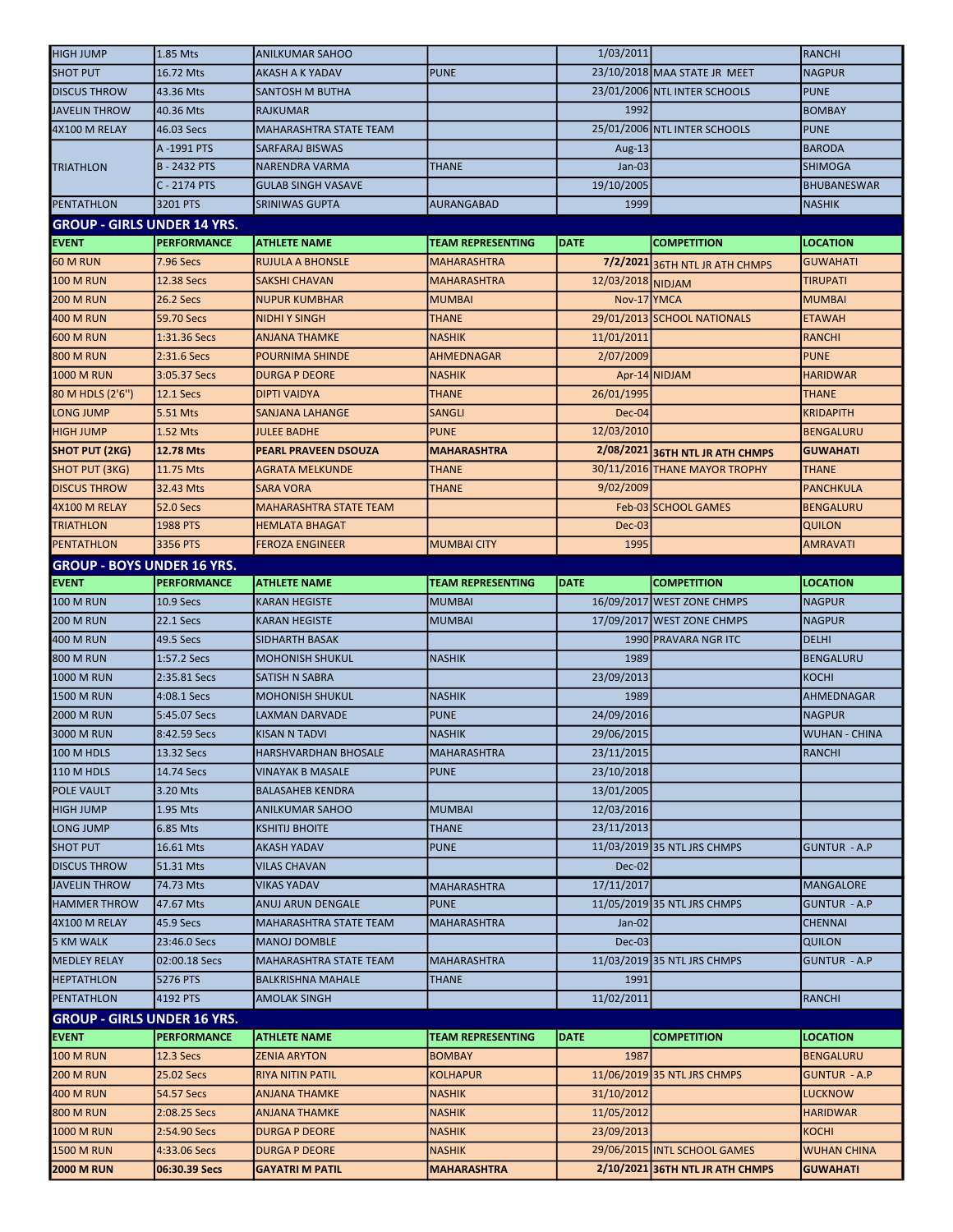| 3000 M RUN                         | 10:05.37 Secs      | <b>MANISHA SALUNKHE</b>       | <b>KOLHAPUR</b>          |               | 13/01/2005 SCHOOL NTLS GAMES    | <b>PUNE</b>         |
|------------------------------------|--------------------|-------------------------------|--------------------------|---------------|---------------------------------|---------------------|
| 80 M HDLS                          | <b>11.90 Secs</b>  | <b>SANIYA M SAWANT</b>        | <b>MAHARASHTRA</b>       |               | 2/08/2021 36TH NTL JR ATH CHMPS | <b>GUWAHATI</b>     |
| 100 M HDLS                         | 14.36 Secs         | PRANJALI PATIL                | <b>MAHARASHTRA</b>       | 11/03/2018    |                                 | <b>RANCHI</b>       |
| <b>HIGH JUMP</b>                   | 1.62 Mts           | SHRAVANI R DESAVALE           | <b>SANGLI</b>            |               | 11/02/2019 35 NTL JRS CHMPS     | <b>GUNTUR - A.P</b> |
| LONG JUMP                          | 5.73 Mts           | <b>RUTA PTAKAR</b>            | THANE                    | Jan-99        |                                 | <b>CUTTACK</b>      |
| <b>SHOT PUT</b>                    | 13.28 Mts          | <b>MEGHANA DEVANGA</b>        | THANE                    | 31/10/2012    |                                 | LUCKNOW             |
| <b>DISCUS THROW</b>                | 39.33 Mts          | ADITI BUGAD                   | <b>SATARA</b>            |               | 17/08/2017 MAA JR STATE MEET    | <b>CHIPLUN</b>      |
| <b>JAVELIN THROW</b>               | 36.60 Mts          | SAKSHI J PARMAR               | <b>PUNE</b>              | 25/09/2016    |                                 | <b>NAGPUR</b>       |
| 4X100 M RELAY                      | <b>51.2 Secs</b>   | <b>MAH STATE TEAM</b>         | <b>MAHARASHTRA</b>       | 1979          |                                 | <b>HYDERABAD</b>    |
| 3 K M WALK                         | 15:01.4 Secs       | <b>SUJUTA A PATANKAR</b>      |                          |               | 23/01/2006 SCHOOL NTLS GAMES    | <b>PUNE</b>         |
| <b>PENTATHLON</b>                  | <b>2926 PTS</b>    | NAMITA NANDA                  |                          | 1996          |                                 |                     |
| <b>MEDLEY RELAY</b>                | 2:16.10 Secs       | <b>MAH STATE TEAM</b>         | <b>MAHARASHTRA</b>       |               | 11/03/2019 35 NTL JRS CHMPS     | <b>GUNTUR - A.P</b> |
| <b>GROUP - UNDER 18 YRS. MEN</b>   |                    |                               |                          |               |                                 |                     |
| <b>EVENT</b>                       | <b>PERFORMANCE</b> | <b>ATHLETE NAME</b>           | <b>TEAM REPRESENTING</b> | <b>DATE</b>   | <b>COMPETITION</b>              | <b>LOCATION</b>     |
| <b>100 M RUN</b>                   | 10.70 Secs         | <b>KARAN HEGISTE</b>          | <b>MUMBAI SUBURB</b>     |               | 6/05/2018 MAA JR STATE MEET     | <b>NASHIK</b>       |
| <b>200 M RUN</b>                   | 21.99 Secs         | PRATIK NINAWE                 | <b>PUNE</b>              |               | 6/05/2018 MAA JR STATE MEET     | <b>NASHIK</b>       |
| 400 M RUN                          | 49.0 Secs          | <b>CHANDRASAH MADAVI</b>      | <b>PUNE</b>              | 18/10/2005    |                                 | <b>BHUBANESWAR</b>  |
| <b>800 M RUN</b>                   | 1:51.08 Secs       | <b>MANDEEP GOYAL</b>          |                          | 24/09/2012    |                                 | <b>PUNE</b>         |
| <b>1500 M RUN</b>                  | 3:58.18 Secs       | <b>KASHINATH ASWALE</b>       |                          |               | 19/12/2004 JUNIOR NATIONALS     | VIJAYAWADA          |
| <b>2000 M RUN</b>                  | 6:08.7 Secs        | <b>MARVIN FERNANDES</b>       | <b>THANE</b>             | 1999          |                                 | <b>CUTTACK</b>      |
| 3000 M RUN                         | 8:27.87 Secs       | <b>KISAN N TADVI</b>          | <b>NASHIK</b>            | 23/05/2014    |                                 | <b>BANGKOK</b>      |
| 5000 M RUN                         | 14:59.98 Secs      | <b>KASHINATH ASWALE</b>       |                          |               | 20/12/2004 JUNIOR NATIONALS     | VIJAYAWADA          |
| 110 M HDLS                         | 13.59 Secs         | <b>TEJAS ASHOK SHIRSE</b>     | <b>AURANGABAD</b>        |               | 11/04/2019 35 NTL JRS CHMPS     | <b>GUNTUR - A.P</b> |
| 400 M HDLS                         | 50.81 Secs         | <b>DURGESHKUMAR PAL</b>       |                          | 23/08/2010    |                                 | <b>SINGAPORE</b>    |
| 2000 M STL CHASE                   | 6:02.36 Secs       | <b>VIKAS MOHITE</b>           |                          | 16/11/2004    |                                 | <b>JAMSHEDPUR</b>   |
| POLE VAULT                         | 4.80 Mts           | DEEPAK RAMSEVAK YADAV         | <b>PUNE</b>              |               | 21/01/2019 NTL YOUTH CHMPS      | <b>RAIPUR</b>       |
| <b>HIGH JUMP</b>                   | 2.04 Mts           | <b>NAVIN SINGH</b>            |                          |               | 9/02/2008 INT ZONE GAMES        | <b>JAMSHEDPUR</b>   |
| LONG JUMP                          | 7.25 Mts           | <b>KRISHNAKUMAR RANE</b>      |                          | 20/09/2005    |                                 | <b>BHOPAL</b>       |
| TRIPLE JUMP                        | 15.37 Mts          | DHEERAJ MISHRA                | <b>THANE</b>             | 14/06/2008    |                                 | <b>PUNE</b>         |
| SHOT PUT (5KG)                     | 16.45 Mts          | <b>KIRTIKUMAR BENKE</b>       |                          | 12/05/2013    |                                 | <b>BENGALURU</b>    |
| <b>DISCUS THROW</b>                | 52.70 Mts          | KIRTIKUMAR BENKE              |                          | 22/04/2014    |                                 | PANAJI GOA          |
| JAVELIN THRO (700G 72.31 Mts       |                    | RAJESHKUMAR BIND              |                          | Aug-11        |                                 | <b>PUNE</b>         |
| <b>HAMMER THROW</b>                | 54.78 Mts          | <b>NANDKISHOR PANDURANG K</b> | SANGLI                   |               | 11/06/2019 35 NTL JRS CHMPS     | <b>GUNTUR - A.P</b> |
| 4X100 M RELAY                      | 43.61 Secs         | <b>MAHARASHTRA STATE TEAM</b> | <b>MAHARASHTRA</b>       |               | 25/01/2006 SCHOOL NATIONALS     | <b>PUNE</b>         |
| 4X400 M RELAY                      | 3:28.37 Secs       | <b>MAHARASHTRA STATE TEAM</b> | <b>MAHARASHTRA</b>       |               | 22/01/2006 SCHOOL NATIONALS     | <b>PUNE</b>         |
| <b>5 K M WALK</b>                  | 22:21.4 Secs       | <b>MANOJ DOMBALE</b>          |                          |               | 22/01/2006 SCHOOL NATIONALS     | <b>PUNE</b>         |
| 10000 M RACE                       | 47:41.8 Secs       | <b>NIRAJ KUMAR GAUR</b>       |                          | $Jan-02$      |                                 | <b>CHENNAI</b>      |
| <b>OCTATHLON</b>                   | <b>5817 PTS</b>    | <b>AMOLAK U SINGH</b>         | <b>PUNE</b>              | 12/06/2013    |                                 | <b>BENGALURU</b>    |
| <b>HEPTATHLON</b>                  | 5445 PTS           | <b>VISHAL SINGH</b>           | <b>MUMBAI CITY</b>       | 1998          |                                 | KOCHI               |
| <b>DECATHLON</b>                   | 7185 PTS           | <b>USAID KHAN</b>             | <b>PUNE</b>              | 02,03/11/2019 | 35 NTL JRS CHMPS                | <b>GUNTUR - A.P</b> |
| <b>MEDLAY RELAY</b>                | 1:56.50 Secs       | MAHARASHTRA STATE TEAM        |                          |               | 11/05/2019 35 NTL JRS CHMPS     | GUNTUR - A.P        |
| <b>GROUP - UNDER 18 YRS. WOMEN</b> |                    |                               |                          |               |                                 |                     |
| <b>EVENT</b>                       | <b>PERFORMANCE</b> | <b>ATHLETE NAME</b>           | <b>TEAM REPRESENTING</b> | <b>DATE</b>   | <b>COMPETITION</b>              | LOCATION            |
| <b>100 M RUN</b>                   | 11.98 Secs         | <b>AVANTIKA S NARALE</b>      | <b>MAHARASHTRA</b>       | 2/07/2021     | <b>36TH NTL JR ATH CHMPS</b>    | <b>GUWAHATI</b>     |
| <b>200 M RUN</b>                   | <b>24.65 Secs</b>  | SUDESHNA SHIVANKAR            | <b>MAHARASHTRA</b>       | 2/10/2021     | <b>36TH NTL JR ATH CHMPS</b>    | GUWAHATI            |
| 400 M RUN                          | 54.77 Secs         | ANJANA THAMKE                 | <b>NASHIK</b>            | 29/01/2013    |                                 | ETAWAH              |
| <b>800 M RUN</b>                   | 2:05.28 Secs       | ANJANA THAMKE                 | <b>NASHIK</b>            | 31/01/2013    |                                 | <b>ETAWAH</b>       |
| <b>1500 M RUN</b>                  | 4:25.66 Secs       | TAI BAMHANE                   | <b>MAH INDIA</b>         | 7/04/2018     |                                 | <b>BANGKOK</b>      |
| 3000 M RUN                         | 9:47.00 Secs       | SANJEEVANI JADHAV             | <b>NASHIK</b>            |               | 5/09/2014 NTL JR FEDERATION CUP | <b>CHENNAI</b>      |
| 5000 M RUN                         | 17:11.2 Secs       | SANJEEVANI JADHAV             | <b>NASHIK</b>            |               | 5/11/2014 NTL JR FEDERATION CUP | CHENNAI             |
| 10000 M RUN                        | 38:24.8 Secs       | <b>APARNA BHOYAR</b>          | <b>NAGPUR</b>            | 1990          |                                 | <b>PUNE</b>         |
| <b>100 M HDLS</b>                  | 14.21 Secs         | MICHELLE O FERNANDES          | THANE                    |               | 2/11/2019 SCHOOL NATIONALS      | NADIAD GUJ          |
| 400 M HDLS                         | <b>62.5 Secs</b>   | TEJA KARKHANIS                |                          |               | 23/01/2006 SCHOOL NATIONAL      | <b>PUNE</b>         |
| 2000 M STP CHASE                   | 7:17.61 Secs       | <b>VAISHNAVI SAWANT</b>       |                          |               | 23/07/2018 YOUTH GAMES          | VADODARA            |
| <b>POLE VAULT</b>                  | 2.40 Mts           | <b>MADHURI JOSHI</b>          |                          |               |                                 | <b>NASHIK</b>       |
| <b>HIGH JUMP</b>                   | 1.71 Mts           | <b>JULEE BADHE</b>            | <b>PUNE</b>              | 19/11/2014    |                                 | <b>PUNE</b>         |
| LONG JUMP                          | 6.10 Mts           | <b>RUTA PATKAR</b>            | <b>THANE</b>             | 20/01/2001    |                                 | <b>BENGALURU</b>    |
| <b>TRIPLE JUMP</b>                 |                    |                               |                          |               |                                 |                     |
|                                    | 13.11 Mts          | <b>SHRADDHA GHULE</b>         | <b>THANE</b>             | 16/10/2008    |                                 | <b>POONA</b>        |
| SHOT PUT (3KG)                     | 15.35 Mts          | <b>MEGHANA DEVANGA</b>        | <b>THANE</b>             | $Mar-13$      |                                 | <b>BRASILA</b>      |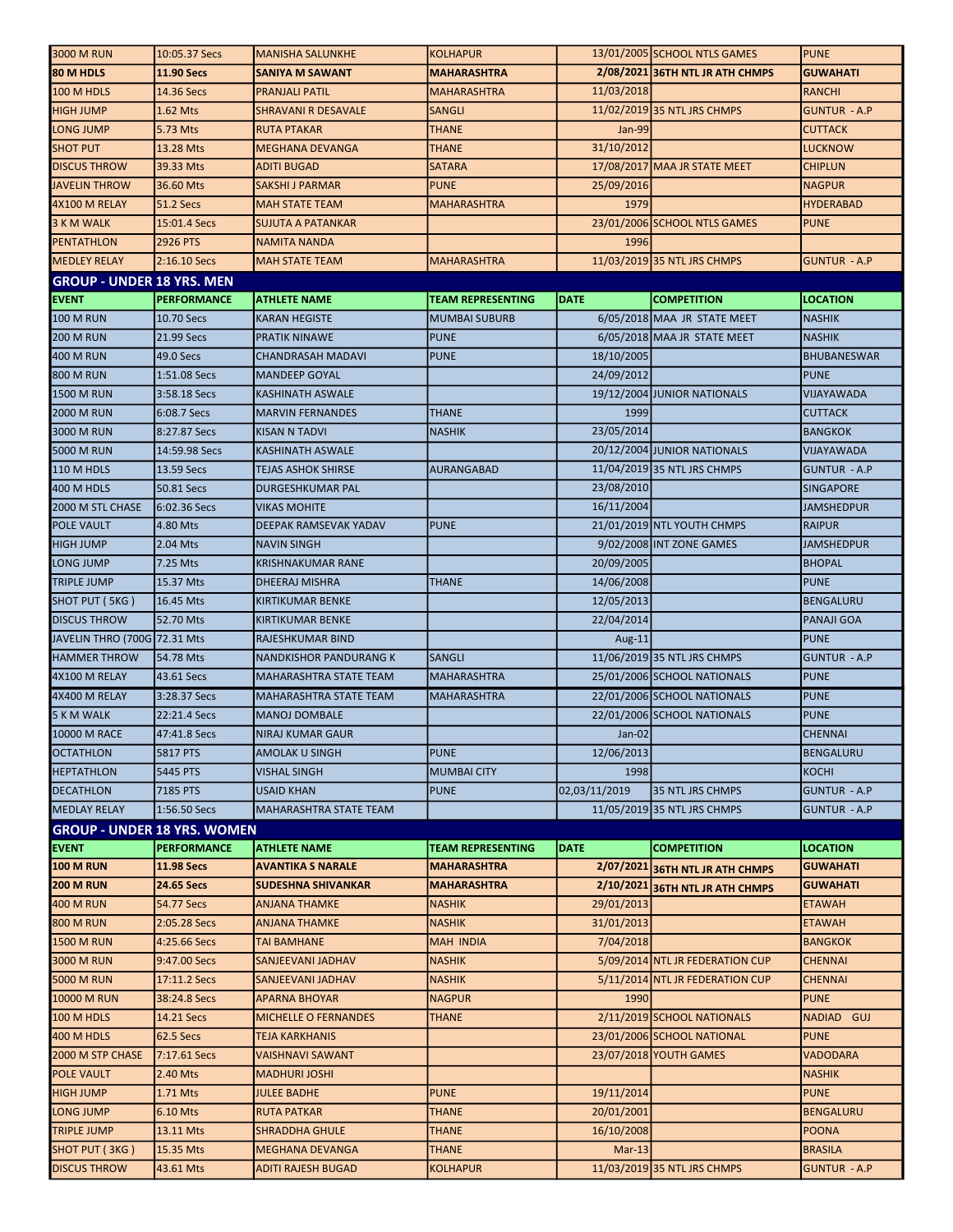| <b>JAVELIN THRO</b>                  | 39.51 Mts            | <b>SONALI SANTOSH PAWAR</b>   | <b>MAHARASHTRA</b>          |                      | 2/09/2021 36TH NTL JR ATH CHMPS  | <b>GUWAHATI</b>     |
|--------------------------------------|----------------------|-------------------------------|-----------------------------|----------------------|----------------------------------|---------------------|
| <b>HAMMER THROW</b>                  | 54.44 Mts            | <b>SNEHA S JADHAV</b>         | <b>SATARA</b>               |                      | 17/08/2017 MAA STATE JR MEET     | <b>DERVAN</b>       |
| 4X100 M RELAY                        | 49.0 Secs            | <b>MAHARASHTRA STATE TEAM</b> | <b>MAHARASHTRA</b>          |                      | 25/01/2006 SCHOOL NATIONALS      | <b>PUNE</b>         |
| 4X400XM RELAY                        | 3:57.02 Secs         | <b>MAHARASHTRA STATE TEAM</b> | <b>MAHARASHTRA</b>          |                      | 14/01/2005 SCHOOL NATIONALS      | <b>PUNE</b>         |
| 5000 M RACE WALK                     | 27:11.02 Secs        | <b>DIPALI M DAVALE</b>        | <b>SANGALI</b>              | 13/01/2005           |                                  | <b>PUNE</b>         |
| <b>HEPTATHLON</b>                    | 4164 PTS             | <b>PRADNYA PATIL</b>          | <b>PRADNYA</b>              | Dec-03               |                                  | <b>KOLAM</b>        |
| <b>MEDLEY RELAY</b>                  | 2:14.87 Secs         | <b>MAHARASHTRA STATE TEAM</b> | <b>MAHARASHTRA</b>          |                      | 11/04/2019 35 NTL JRS CHMPS      | <b>GUNTUR - A.P</b> |
| <b>GROUP - UNDER 20 YRS. MEN</b>     |                      |                               |                             |                      |                                  |                     |
| <b>EVENT</b>                         | <b>PERFORMANCE</b>   | <b>ATHLETE NAME</b>           | <b>TEAM REPRESENTING</b>    | <b>DATE</b>          | <b>COMPETITION</b>               | <b>LOCATION</b>     |
| <b>100 M RUN</b>                     | 10.6 Secs            | <b>GAURANG AMBRE</b>          | THANE                       | 17/08/2014           |                                  | <b>PUNE</b>         |
| <b>200 M RUN</b>                     | 21.43 Secs           | PRASAD KAILASH AHIRE          | THANE                       |                      | 11/06/2019 35 NTL JRS CHMPS      | <b>GUNTUR - A.P</b> |
| 400 M RUN                            | 47.5 Secs            | SIDHARTH BASAK                | <b>BOMBAY</b>               | 9/02/2011            |                                  | <b>DELHI</b>        |
| <b>800 M RUN</b>                     | 1:53.3 Secs          | <b>MOHONISH SHUKUL</b>        | <b>BOMBAY</b>               |                      |                                  | <b>BHOPAL</b>       |
| 1500 M RUN                           | 3:56.05 Secs         | CHANDRAKANT MANWATKAR         | CHANDRAKANT                 |                      |                                  |                     |
| 5000 M RUN                           | 14:16.67 Secs        | RAHUL KUMAR PAL               | <b>PUNE</b>                 | 2012                 |                                  |                     |
| 10000 M RUN                          | 29:49.80 Secs        | RAHUL KUMAR PAL               | PUNE                        | 2012                 |                                  |                     |
| 3000 M STP CHASE                     | 9:19.39 Secs         | <b>KUBER NALAWADE</b>         | KUBER                       | Jan-02               |                                  | <b>CHENNAI</b>      |
|                                      |                      | <b>TEJAS ASHOK SHIRSE</b>     |                             |                      |                                  |                     |
| 110 M HDLS                           | 13.74 Secs           |                               | <b>MAHARASHTRA</b>          |                      | 31/07/2021 19th Ntl Fed Cup U-20 | Sangrur Punjab      |
| 400 M HDLS                           | 50.86 Secs           | <b>DURGESH KUMAR</b>          | <b>DURGESH</b>              | 11/03/2011           |                                  | RANCHI              |
| <b>POLE VAULT</b>                    | 4.90 Mts             | RAKESH GOND                   | <b>PUNE</b>                 |                      | 11/04/2019 35 NTL JRS CHMPS      | <b>GUNTUR - A.P</b> |
| <b>HIGH JUMP</b>                     | 2.06 Mts             | <b>CJTHOMAS</b>               |                             |                      | 12/11/2008 Jr NATIONALS          | <b>MYSORE</b>       |
| LONG JUMP                            | 7.20 Mts             | ANIL B SAHOO                  | ANIL                        |                      | 16/09/2017 WEST ZONE CHMPS       | <b>NAGPUR</b>       |
| <b>TRIPLE JUMP</b>                   | 15.78 Mts            | <b>DHEERAJ MISHRA</b>         | <b>THANE</b>                | 29/11/2007 SAF GAMES |                                  | <b>COLOMBO</b>      |
| <b>SHOT PUT</b>                      | 15.74 Mts            | <b>MELVIN B THOMAS</b>        | <b>MELVIN</b>               |                      | 16/09/2017 WEST ZONE CHMPS       | <b>NAGPUR</b>       |
| <b>DISCUS THROW</b>                  | 49.83 Mts            | <b>GOVIND RAI</b>             | <b>NASHIK</b>               | <b>Nov-11</b>        |                                  | <b>RANCHI</b>       |
| <b>JAVELIN THROW</b>                 | 74.75 Mts            | <b>RAKESH KUMAR BIND</b>      | <b>PUNE</b>                 |                      |                                  | <b>PUNE</b>         |
| <b>HAMMER THROW</b>                  | 63.91 Mts            | <b>PRATIK PINGALE</b>         | <b>MAHARASHTRA</b>          |                      | 4 JUNE 202 20th FED CUP JR U 20  | NADIAD GUJ          |
| 4X100 M RELAY                        | 42.46 Secs           | <b>MAHARASHTRA STATE TEAM</b> | <b>MAHARASHTRA</b>          |                      | 22/04/2018 Jr NATIONALS          | <b>COIMBATORE</b>   |
| 4X400 M RELAY                        | 3:19.58 Secs         | <b>MAHARASHTRA STATE TEAM</b> | <b>MAHARASHTRA</b>          |                      | 25/01/2006 SCHOOL NATIONSL       | <b>PUNE</b>         |
| 10 KM WALK                           | 43:46.83 Secs        | <b>KAPIL SHARMA</b>           | <b>PUNE</b>                 | Aug-12               |                                  |                     |
|                                      | 1:43:9.0 Secs        | <b>K SRIRAM</b>               | <b>BOMBAY</b>               | 2000                 |                                  | <b>SALEM</b>        |
| <b>20 KM WALK</b>                    |                      |                               |                             |                      |                                  |                     |
| <b>DECATHLON</b>                     | 6504 PTS             | <b>K DALIP KUMAR</b>          | <b>PUNE</b>                 | 8,9/05/2012          |                                  |                     |
| <b>GROUP - UNDER 20 YRS. WOMEN</b>   |                      |                               |                             |                      |                                  |                     |
| <b>EVENT</b>                         | <b>PERFORMANCE</b>   | <b>ATHLETE NAME</b>           | <b>TEAM REPRESENTING</b>    | DATE                 | <b>COMPETITION</b>               | <b>LOCATION</b>     |
| <b>100 M RUN</b>                     | <b>11.7 Secs</b>     | <b>CHAITALI GUJJAR</b>        | <b>DHULE</b>                | $Sep-17$             |                                  | <b>NAGPUR</b>       |
| <b>200 M RUN</b>                     | 24.50 Secs           | <b>ZENIA ARYTON</b>           | <b>BOMBAY CITY</b>          | 1991                 |                                  | <b>BEIJING</b>      |
| <b>400 M RUN</b>                     | 56.69 Secs           | <b>ARCHANA PALSHATKAR</b>     | <b>BOMBAY CITY</b>          | 2000                 |                                  | <b>AMRITSAR</b>     |
| <b>800 M RUN</b>                     | 2:08.80 Secs         | <b>ARCHANA ADHAV</b>          |                             | 5/11/2014            |                                  | <b>CHENNAI</b>      |
| <b>1500 M RUN</b>                    | 4:30.43 Secs         | <b>DURGA P DEORE</b>          | <b>NASHIK</b>               | 21/04/2018           |                                  | <b>COIMBATORE</b>   |
| 3000 M RUN                           | 9:35.0 Secs          | SANJEEVANI JADHAV             | <b>NASHIK</b>               |                      | 15/06/2014 ASIAN JR CHAMPIONSHIP | <b>TAIPEI</b>       |
| <b>5000 M RUN</b>                    | 16:36.45 Secs        | SANJEEVANI JADHAV             | <b>NASHIK</b>               |                      | 16/01/2015 ALL INDIA UNIVERSITY  | <b>MANGALORE</b>    |
| 10000 M RUN                          | 34:52.9 Secs         | SANJEEVANI JADHAV             | <b>NASHIK</b>               |                      | 5/04/2015 FEDERATIONCUP          | <b>MANGALORE</b>    |
| 3000 M STP CHASE                     | 10:55.58 Secs        | <b>KOMAL C JAGDALE</b>        | <b>NASHIK</b>               | 22/04/2018           |                                  | <b>COIMBATORE</b>   |
| 100 M HDLS                           | 14.02 Secs           | <b>RUTA PATKAR</b>            | THANE                       | 27/12/2000           |                                  | <b>AMRITSAR</b>     |
|                                      | 62.68 Secs           | <b>MINI SUVARNA</b>           |                             | 10/04/2002           |                                  | <b>MUMBAI</b>       |
| 400 M HDLS                           | 2.40 Mts             | <b>JAYA MORE</b>              | <b>NASHIK</b>               |                      |                                  | <b>MUMBAI</b>       |
| <b>POLE VAULT</b>                    |                      | <b>JULEE BADHE</b>            |                             |                      | 28/12/2006 SCHOOL NATIONALS      |                     |
| <b>HIGH JUMP</b><br><b>LONG JUMP</b> | 1.71 Mts<br>6.25 Mts | <b>RUTA PATKAR</b>            | <b>PUNE</b><br><b>THANE</b> | 13/01/2017           |                                  | <b>COIMBATORE</b>   |
|                                      |                      |                               |                             |                      |                                  |                     |
| <b>TRIPLE JUMP</b>                   | 13.11 Mts            | <b>SHRADDHA GHULE</b>         | <b>THANE</b>                | 16/10/2008           |                                  | <b>PUNE</b>         |
| <b>SHOT PUT</b>                      | 13.53 Mts            | <b>KETKI BAKORE</b>           | AHMEDNAGAR                  | 12/05/2004           |                                  | <b>SANGALI</b>      |
| <b>DISCUS THROW</b>                  | 47.96 Mts            | <b>ADITI BUGAD</b>            | Kol - Maharashtra           |                      | 1/8/2021 19th Ntl Fed Cup U-20   | Sangrur Punjab      |
| <b>JAVELIN THROW</b>                 | 39.83 Mts            | <b>DHANASHRI GADI</b>         | <b>RATNAGIRI</b>            | Jul-10               |                                  | <b>PUNE</b>         |
| <b>HAMMER THROW</b>                  | 49.98 Mts            | SNEHA S JADHAV                | <b>SATARA</b>               |                      | 11/05/2019 35 NTL JRS CHMPS      | <b>GUNTUR - A.P</b> |
| 4X100 M RELAY                        | 48.29 Secs           | <b>MAHARASHTRA STATE TEAM</b> | <b>MAHARASHTRA</b>          |                      | 21/04/2018 JUNIOR NATIONALS      | COIMBATOR           |
| 4X400 M RELAY                        | 3:51.42 Secs         | MAHARASHTRA STATE TEAM        | MAHARASHTRA                 |                      | 22/04/2018 JUNIOR NATIONALS      | <b>COIMBATOR</b>    |
| 5 K M WALK                           | 27:01.40 Secs        | POOJA JAT                     |                             | $Feb-11$             |                                  | <b>RANCHI</b>       |
| 10 K M WALK                          | 54:27.40 Secs        | POOJA JAT                     |                             | $Feb-11$             |                                  | <b>RANCHI</b>       |
| <b>HEPTATHLON</b>                    | 4146 PTS             | <b>LORRAINE D SOUZA</b>       |                             | 1994                 |                                  |                     |
| <b>GROUP - MEN</b><br><b>EVENT</b>   | <b>PERFORMANCE</b>   | <b>ATHLETE NAME</b>           | TEAM REPRESENTING           | <b>DATE</b>          | <b>COMPETITION</b>               | <b>LOCATION</b>     |